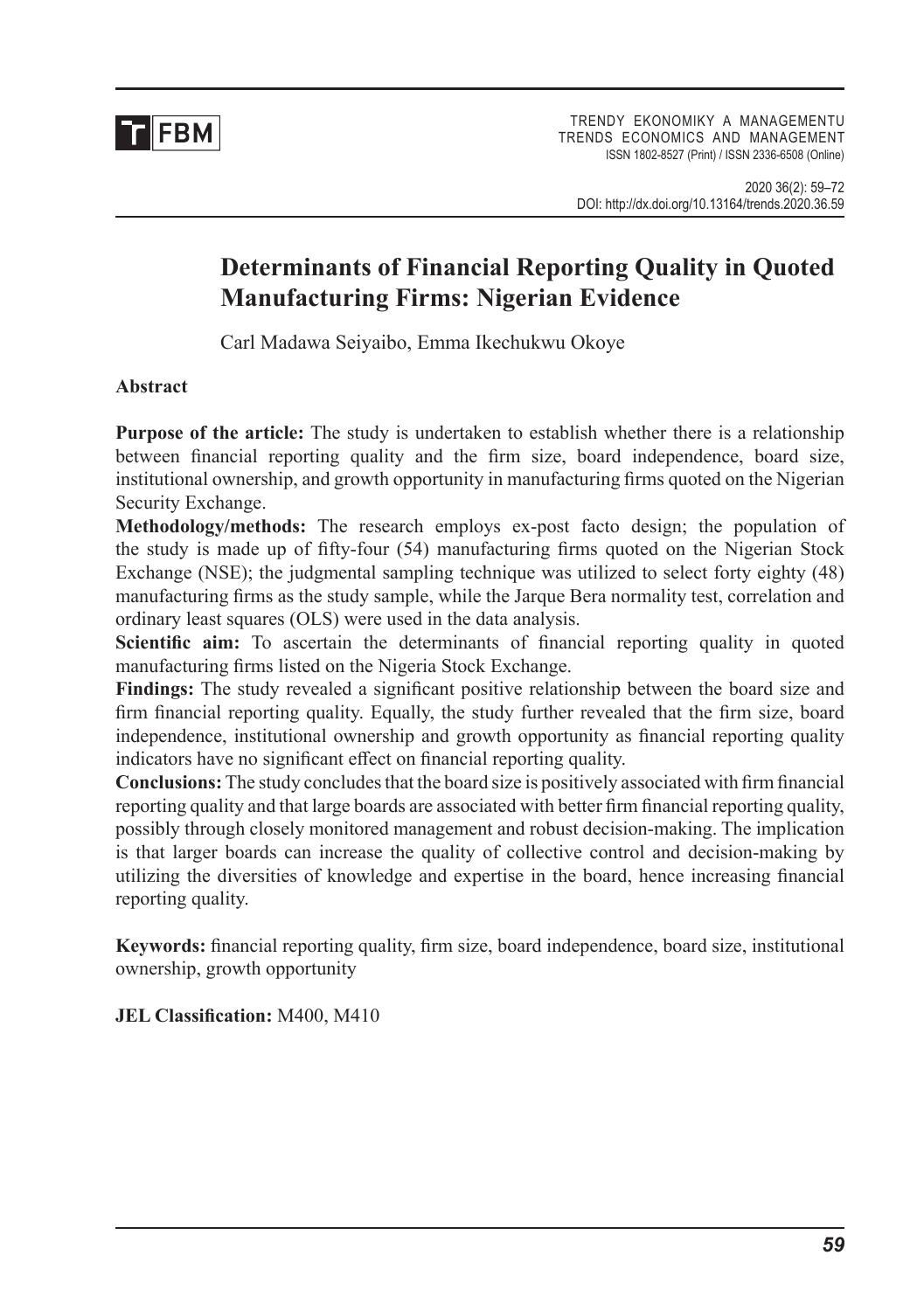## **Introduction**

In keeping with the tenets of the agency theory, managers of business entities account for their stewardship to diverse stakeholders through published financial statements; both the private and public sector acknowledged the essence of timely publication of quality financial reports and the critical role it plays in strategic decision-making. Renkas *et al.* (2016) believed that the quality of financial information determines the viability of future strategic decisions. Equally they noted that stakeholders' expectation and the need for qualitative financial reports also have re-defined the global consensus for the harmonization of reporting standards by migrating from rudimentary financial reporting to more value driven information necessary for strategic decision-making. Information disclosed by the financial statements enables stakeholders to better understand the profitability or otherwise of the business, solvency level, as well as the assessment of the financial strength and growth potentials of the firm. Furthermore, reported financial statements enhance comparative analysis and provide a better basis for making projections. However, the expectations of having a virile published financial report without manipulation, window dressing or financial transactions discretionally treated have cast serious doubt on the reliability of published financial statements (Gajevszky, 2015).

The financial reports are germane to investors' decision-making and are expected to contain relevant information which is relevant and reliable for strategic decision-making. However, numerous financial scandals and the losses incurred as a result of earning management practices and other financial mismanagement have continually given stakeholders cause for concern and significantly reduced investors' confidence.

Consequent upon the foregoing, different reforms as regards financial reporting requirements and governance policies have been undertaken by firms, but the outcome of the reforms still falls below desired expectation. And this has orchestrated the need for solution-oriented researches globally. It is also interesting to note state that results on researches relating to the determinants of financial reporting quality are mixed in nature and mostly conducted in developed economies, with very few studies conducted in developing economies hence generalizing such finding to less developed economies become apparently unrealistic, owing to the diversity of business environment, legal system, and governance mechanism.

Therefore, in the light of the foregoing, it is instructive to undertake a comprehensive study into the determinants of financial reporting quality in selected manufacturing firms quoted on Nigeria Stock Exchange with a view to determining if the trend is in consonance with prior studies or otherwise.

## **1. Literature review and theoretical framework**

## **1.1 Financial reporting quality**

The definitions of financial reporting quality are broad and vary with the thought and objectives of each researcher. However, Tang *et al.* (2008) defined financial reporting quality as the extent to which the financial statement is able to provide true and fair information about the underlying performance and financial position that satisfies the varied stakeholders' interest. However, Jonas, Blanchet (2000) consider two distinct areas which are widely considered in the evaluation of financial reporting quality. The first stage depends on the needs of users, while the quality of financial reporting is adjudged on its usefulness to the user of the financial information (Baxter, 2007). On the other hand, the second phase of measuring financial reporting quality specifically focused on the belief of shareholder/investor protection. It is overtly known that users need phase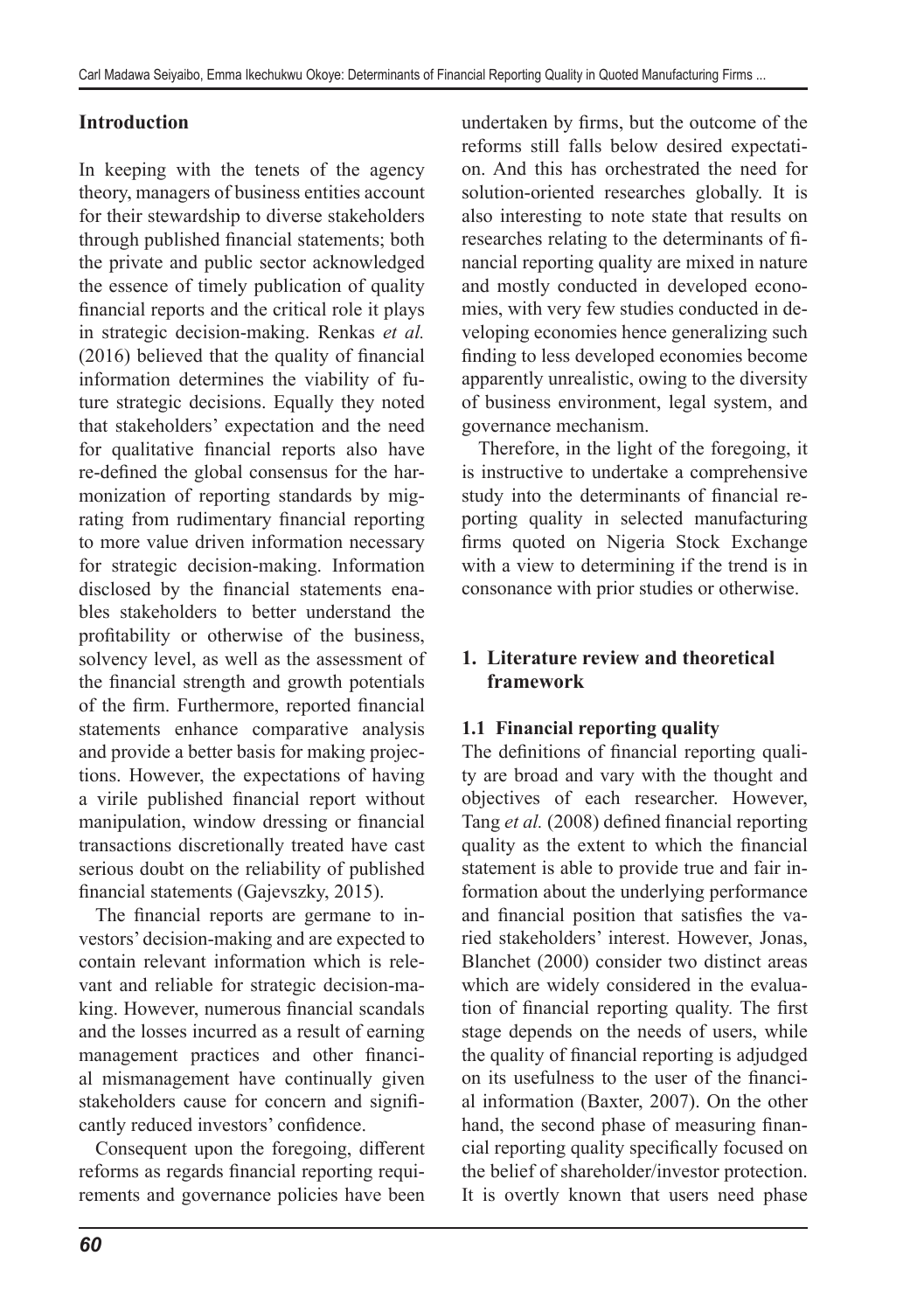centres on the provision of relevant and reliable information for making relevant decisions whereas the second phase considered the protection of investor's assets.

## **1.2 Determinant of financial reporting quality**

The existing literature identifies the determinants of financial reporting quality to comprise corporate governance, firm size, board size, firm growth opportunities, and institutional ownership. These attributes are discussed below.

## *1.2.1 Corporate governance*

Corporate governance is the mechanism, process and practice by which companies are directed, governed and controlled. The relationship between corporate governance as an element in determining and realizing the robustness of financial reporting quality has attracted much attention in the developed countries (Klai, Omri, 2011). Corporate governance is a set of rules defining the relationship between stakeholders, managers, and board of directors of a company and it influences the operations of a company. It deals with issues that relates to separation of ownership from control.

# *1.2.2 Board independence*

Board independence is espoused as the ratio of independent directors to the total number of directors on the board. Studies on corporate governance are on the increase and gaining the attention of academic scholars. Gillan (2006) observes that researches on board independence have increased geometrically in the last decade and have equally created a greater impact. Various studies on board composition have examined issues related to the size of the board, executive director's participation on the board, and the proportion of board independence (Adams *et al.*, 2010; Anderson *et al.*, 2004). According to Jensen (1993), the board is entrusted with the responsibility for a company's internal control systems and has the ultimate responsibility for the operations of the company.

## *1.2.3 The firm size*

The size of a business affects its operations and financial transactions. The firm is described as the business unit or undertaking which owns the resources of the business, within the scope of its plant's arsenal, its controls and how it is been managed. There is no particular description for a particular firm. Every firm could be sized based on the resources in its disposal. The size of a company in a specific industry at a specific time may be measured by the results in the lowest production cost per unit output. Equally, the size of a company reflects the characteristics of the company and also determines the shareholders base, as well as the capital structure. Disclosure requirement is also determined by size of the firm. The firm size is a strategic issue and its elements was deeply studied and presented date far back through a seminal article (Coase, 1937) which raises the questions of how firm boundaries affect the allocation of resources and what determines firm boundaries. The outcome of the study attracted large body of research and different degrees of questions were raised (Williamson, 1986; Klein *et al.*, 1978).

# *1.2.4 Board size*

Literature on the board size presents divergent views and results. The results of some studies revealed that a large board size is an indication of better and viable governance, whereas, some other studies state that a smaller board size enveloped the elements of better governance with outputs of reliable and quality financial reporting. The board size is often used by some scholars to measure the quality of corporate governance and financial reporting. The board of a firm is responsible in ensuring and monitoring the quality of information in financial reports. The results of several studies have revealed that the twins of sound governance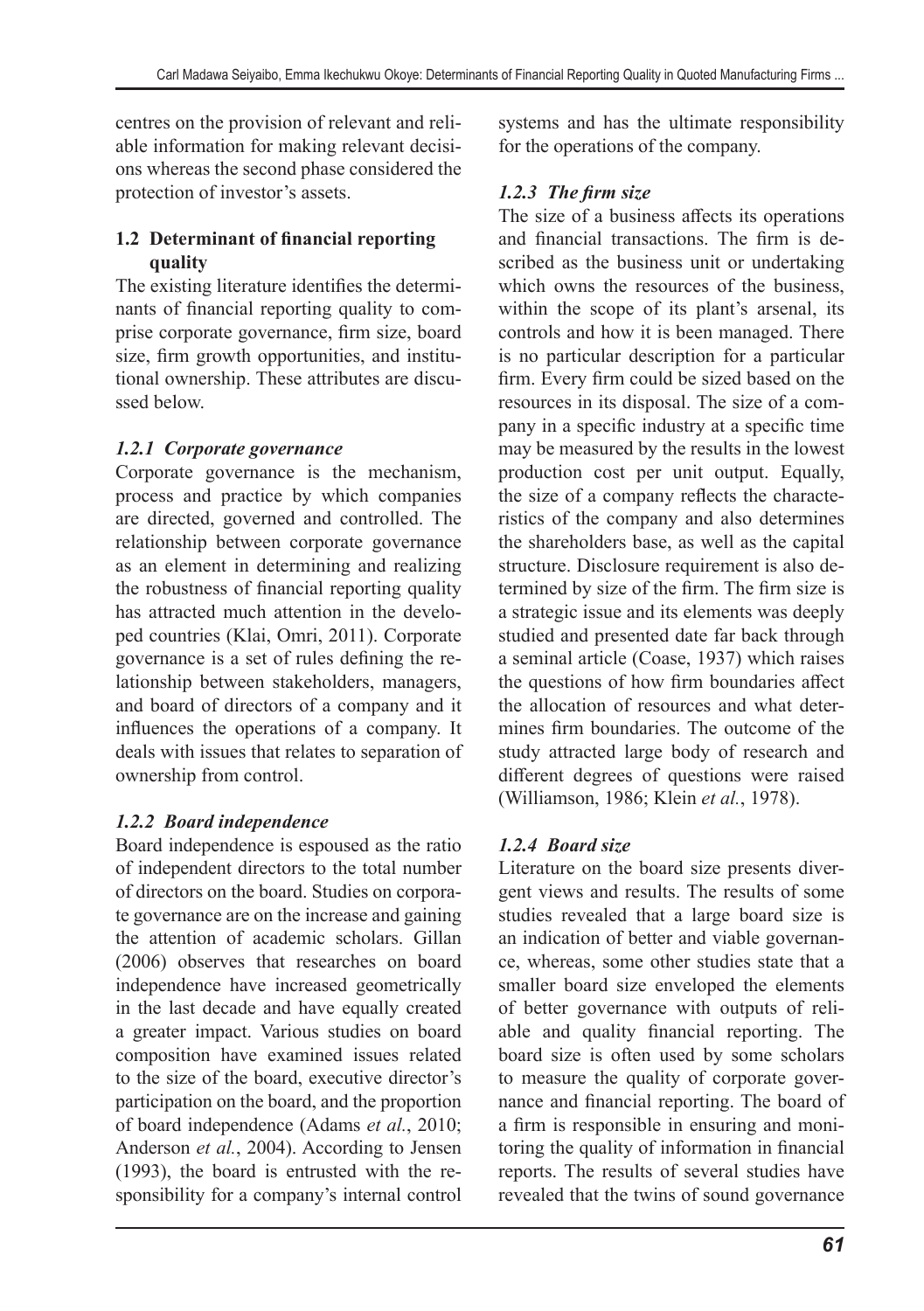and board composition reduces the adverse effects of earnings management, as well as the likelihood of creative financial reporting.

The board size is often used by some scholars to measure corporate governance on how it relates to quality of financial reporting. The board size is the number of directors, both the executive and non-executive members duly elected and appointed to govern the affairs of the company independently and responsible for ensuring the necessary checks and balances. However, there is no single optimal size for a board.

#### *1.2.5 Growth opportunities*

A growth opportunity is an element used in the literature of finance as a determinant of financial reporting quality. The firm growth is an outcome resulting from the combination of firm-specific resources, capabilities and routines and the relating firm's growth opportunities dependent on its current organizational production activities (Nelson, Winter, 1982; Coad, 2009). The value of share prices of a firm is a reflection of the value of assets of the firm-in-place and the value of growth opportunities the firm has. The firms' growth opportunity is likely to account for a larger proportion of market values than assets-in-place. Geroski (1995) beleieved that the growth and survival prospects of new firms will depend on their ability to learn their environment, and to link changes in their strategy choices to the changing configuration of that environment. A firm is said to have growth opportunities, when it has greater survival span with high employment opportunities that will greatly contribute to the economic growth with innovative ideas and have elements of market concentration. Delmar (1997) stated that a firm of growth opportunities has the following indicators: a better financial or stock market value, a reasonable number of employees, a better sale and revenue value, a reasonable productive capacity, and a high value of production and quality value added of production.

### *1.2.6 Institutional ownership*

The earlier literature has concluded that the ownership structure of firms has an impact or correlation on firms' financial reporting quality and performance. Owing to this, some firms consciously build its ownership structure to attain such desired objective. Institutional investors are viewed dually as "asset managers" and "asset owners". Asset management enhances the corporate value of companies through day-to-day constructive dialogue. Whereas asset owners are obligatory to fully disclose their stewardship responsibility policies. Institutional investors have the chance, know-how, skills and resources to influence the performance of the companies and have contributed to dynamic, increased competition professionalism (Cornett *et al.*, 2005). Maug (1998) observes that irrespective of the influence of institutional owner's strategic decisions or not, it is relatively a function of their stake or ownership in the company. Institutions with a high stake in the company have less marketable number of shares and likely will hold them for longer, which exposes institutions to the performance of the company and will give them incentives to actively monitor and try to influence strategic decisions.

#### **1.3 Measurement of financial reporting quality**

The measurement tools of financial reporting quality has generated much concern and been the focus of several applied research projects. The classification is based on the degree and basis of usage; four broad categories were identified by Beest *et al.* (2009). Among the measurement tools employed are the accrual models, value relevance models, specific elements of financial reports and methods that operationalize the qualitative characteristics. Many research activities apply the first three categories. However, only a limited number of studies utilize all qualitative characteristics in the assessment of financial reporting quality. More interes-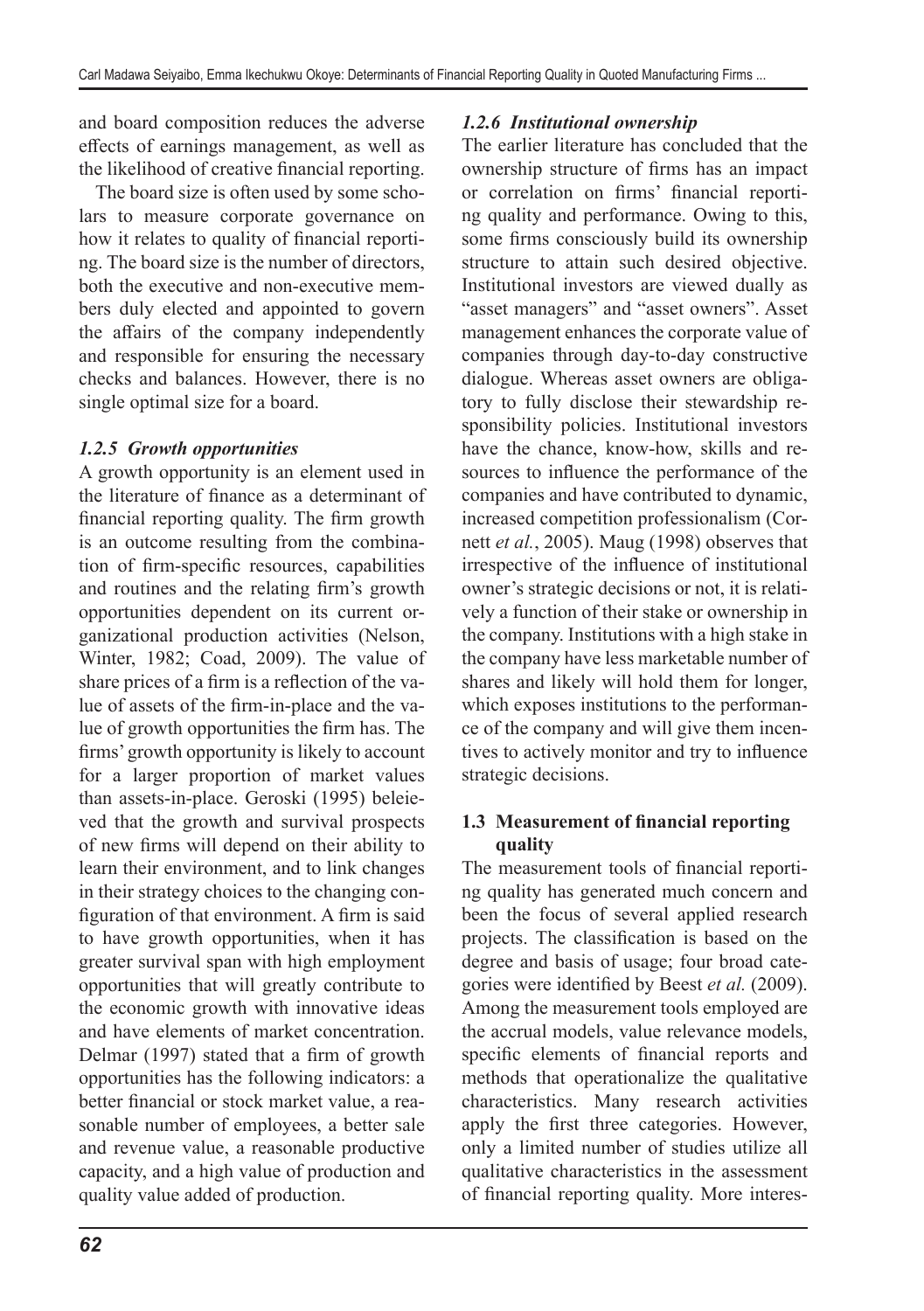tingly, most of these studies utilize one or more qualitative characteristics. The application of accrual model is based on the activities of earnings management.

Earning and accrual quality is represented by the Dechow, Dichev (2002) as the accrual quality measure. This is used to determine how well accruals map into cash flows. The measure has the capability to define the accrual quality as the error variance from a regression of working capital accruals on past, current, and lagged cash flows. Another measure of financial reporting quality consists in the value relevance models. This model is designed to assess whether particular accounting amounts reflect information which is used by investors in valuating firms' equity and examine the relationship between a security price dependent variable and a set of independent accounting variables (Beaver, 2002). According to Holthausen, Watts (2001), value relevance exists in three categories, *i.e.* relative association studies, incremental association studies and marginal information content studies.

Finally, there are the methods which operationalize qualitative characteristics with the aim of assessing the qualities of different aspects and dimensions of financial and non- -financial information of financial reports. This is done in order to determine their usefulness, as regards to the category of elements the financial report been surveyed by the researcher (Beest *et al.*, 2009). However, the operationalization of qualitative characteristics is realised through the application of indexes or questionnaires created purposely to capture the qualities of the qualitative characteristics. It is noteworthy to state that the methods have been applied by a number of researches, such as Jonas, Blanchet, 2000; Lee *et al.*, 2002; McDaniel *et al.*, 2002; Daske, Gebhart, 2006; or Callao *et al.*, 2007. The researches mostly used either of the one or more qualitative characteristic individually in their studies, with the exception of Beest *et al.* (2009), who make the complete use of all the qualitative characteristics in a single study by incorporating them in a financial reporting quality index.

# **2. Empirical Review**

The existing literature is replete with studies undertaken internationally and locally on this phenomenon and the researcher attempt to review some of this study in line with the context of this study. A study undertaken by Bhattacharya, Graham (2016) on institutional ownership and firm performance in Finland, by applying three stages least squares (3SLS) technique in its computation after Herfindahl index of ownership shares by institutional owners. The findings of the study showed that ownership stakes adversely affect the firm performance and the impact is very high in comparison to the negative effect of firm the performance on the institutional ownership.

Affan *et al.* (2017) investigated the effect of ownership structure on the quality of financial reporting of manufacturing firms listed on the Indonesia Stock Exchange (IDX) within a period of 2013–2015. The data were analysed using Mann Whitney's test. The findings of the study revealed that the large percentage of institutional ownership in manufacturing companies could improve financial report quality which uses the accrual earnings management indicator. The majority of shares controlled by the institution are capable of minimizing the conflict between the shareholders and management, while improving supervision over the management's behaviour, hence minimizing opportunistic actions.

In their study, Babatunde, Babatunde (2017) investigated the relationship between corporate governance and financial reporting quality in Nigeria. The data from 40 quoted companies in Nigeria spanning 2006 to 2015 were obtained. Multiple regression analytical tools were adopted to test the relationship.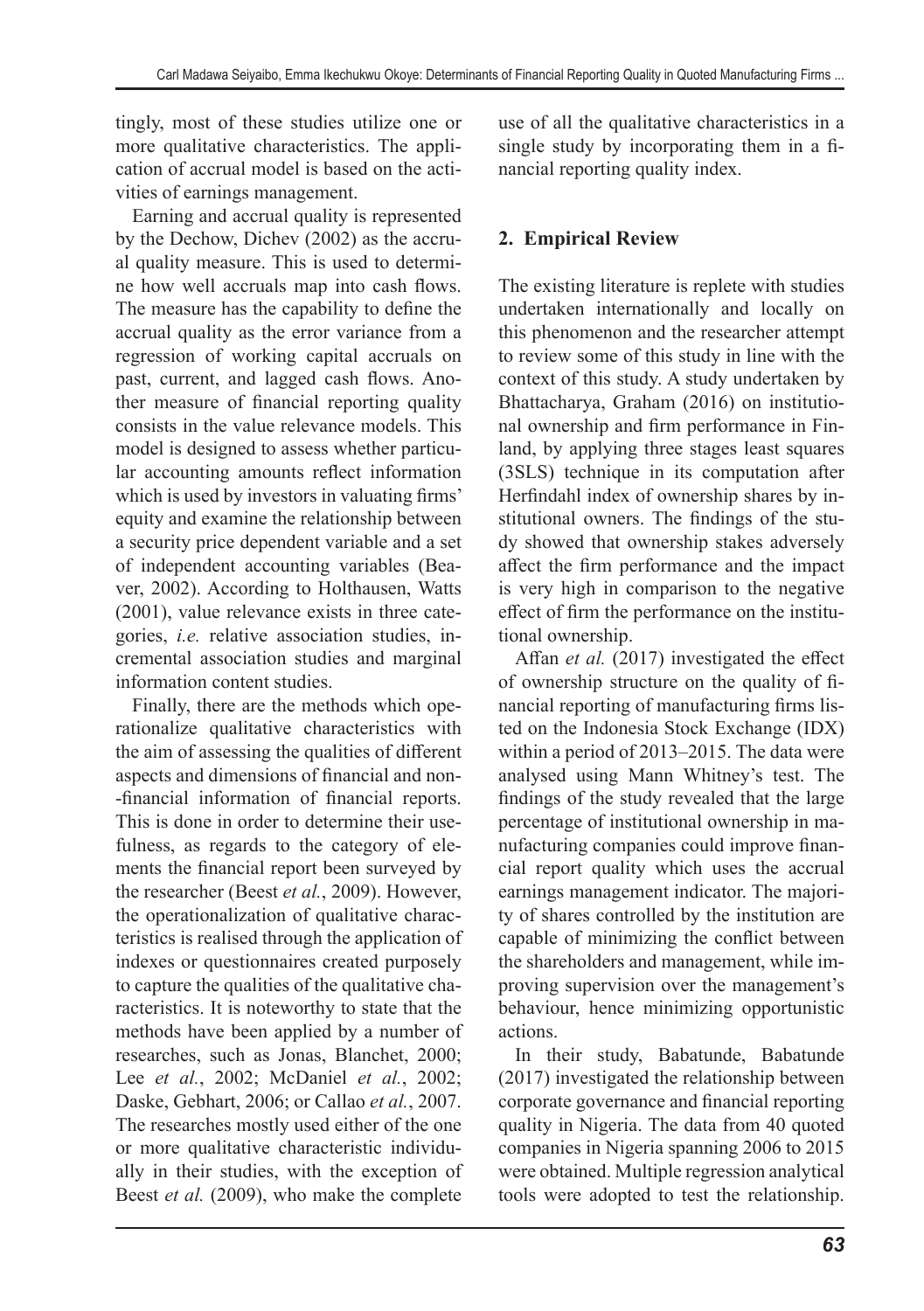The outcome of the study revealed that board characteristics and financial reporting quality in Nigeria have a significant and positive relationship. In addition, a significant positive relationship was also established between the audit committees and quality of financial reporting. It concludes that there is a positive significant relationship between the board independence and financial reporting quality.

Al Daoud *et al.*, (2015) studied the relative impact of internal corporate governance on the timeliness of generating financial reports of Jordanian firms. The data were collected from a two-year period of 2011 and 2012 and the multiple regression analysis was used to test the hypotheses. The findings of the study support the agency theory; hence the results of the relationships between the corporate governance mechanisms, finding that the audit report lag (ARL) and management report lag (MRL) were generally significant. Consequently, the results of the studies revealed that corporate governance mechanisms affect the timeliness generation of financial reports.

Onuorah, Imene (2016) appraised the effect of corporate governance and financial reporting quality in selected firms in Nigeria. The research design employed was descriptive and a ten years' study period of 2006 to 2015 was selected. The variables of the study were subjected to econometric tests. The findings from the study showed that in the short run, the indicators of corporate governance and audit quality influence financial reporting quality among the firms in Nigeria. As regards to the studied sample, it was observed that Guarantee Trust Bank Plc., among the five selected companies in the study in Nigeria, has better financial reporting performance based on the board structure size (BRDSZ) and the size of audit committee (ADCMZ).

Atu *et al.*, (2016) appraised the determinants of earnings management in Nigerian quoted companies. The multiple ordinary least square regression was employed to analyse the data extracted. The outcome of the study established a significant relationship between the board sizes and the audit firm type on earning management. In addition, a non-significant relationship between the firm size and earning management was equally established. Nwaobia *et al.* (2016) conducted a study on financial reporting quality on investors' decision-making. The study applied the ex-post facto research design. The secondary data were extracted from the annual financial reports and accounts of ten companies for a period of 5 years (2010– 2014) in Nigeria with the application of the ordinary least square for data analysis. The study results show that higher reporting quality of firm increases the likelihood of the investment decision.

## **3. Research Methodology**

The research employs the ex-post facto design. With the population of the study comprising all fifty-four (54) manufacturing firms quoted on the trading floor of the Nigerian Stock Exchange (NSE) as at 31 December 2017 with consistent data set from 2002 to 2017. Notably, a number of these firms are multinationals and as such embraced quality financial reporting techniques in line with the global best practices; the judgmental sampling technique was utilized to select forty eighty (48) manufacturing firms as the study sample. The statistical tools adopted in the data analysis were the the Jarque Bera normality test, correlation and ordinary least squares (OLS) simple regression. Based on the nature of the topic, the post regression diagnostic test (PRDT) was carried out to certify the regression model before generalization, which includes: test for multicolinearity using the variance inflation factor (VIF) test, the Ramsey regression specification- -error test for omitted variables (Ramsey RESET), and the test for auto correlation using Durbin – Watson D statistic.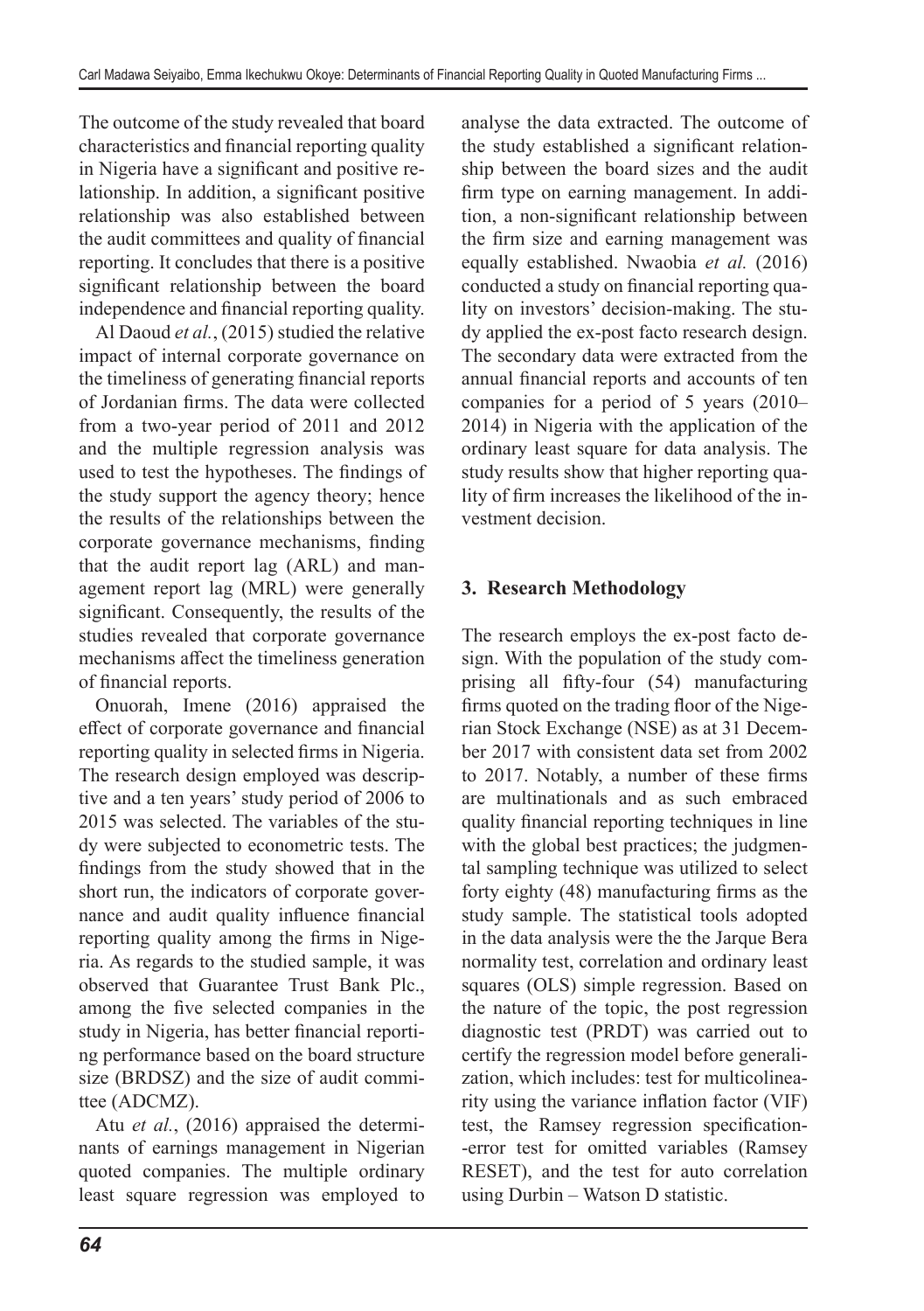#### **3.1 Hypothesis Development and Model Specification**

In order to effectively ascertain the determinants of financial reporting quality in quoted manufacturing firms in Nigeria, the following hypothesis stated in the null form is formulated for the analysis:

- $\bullet$  H<sub>o1</sub> The firm size has no significant positive effect on financial reporting quality.
- $\bullet$  H<sub>02</sub>. The board independence has no significant positive effect on financial reporting quality.
- $\bullet$  H<sub>03</sub> The board size has no significant positive effect on financial reporting quality.
- $\bullet$  H<sub>o4</sub> The institutional ownership has no significant positive effect on financial reporting quality.
- $\bullet$  H<sub>os</sub> The growth opportunity has no significant positive effect on financial reporting quality.

To test for the validity or otherwise of the hypotheses regarding the determinants of financial reporting quality of manufacturing firms quoted on the NSE, the following regression models have been formulated in consonance with the studies of Schneider *et al.*, (2010); Onwumere (2009), examining the relationship between a dependent variable and two or more regressors or independent variables have been adopted for the respective variables and hypotheses (Figure 1).

In order to ascertain the combined effect on the determinants of financial reporting quality of selected manufacturing firms quoted on the Nigeria Stock Exchange on the dependent variables, equation i, ii, iii, iv and v were compressed to linear regression models as shown below.

$$
LogR = b_o + b_j LogDFRQ + E,
$$
  
\n
$$
LogF = b_{j0} + b_{jj} LogDFRQ + E,
$$
  
\n(7)

 $Log U = b_{20} + b_{21} Log DFRQ + E,$  (8)

$$
LogC = b_{30}^{20} + b_{31}^{2}LogDFRQ + E,
$$
 (9)

$$
Log T = b_{q0} + b_{q1} Log DFRQ + E, \qquad (10)
$$

where:

| R             | relevance,                                       |
|---------------|--------------------------------------------------|
| F             | faithful representation,                         |
| U             | understandability,                               |
| $\mathcal{C}$ | comparability,                                   |
| T             | timeliness,                                      |
| <b>FSIZE</b>  | firm size,                                       |
| <b>BODIN</b>  | board independence,                              |
| <b>BSIZE</b>  | board size,                                      |
| <b>INSO</b>   | institutional ownership,                         |
| GOPP          | growth opportunity,                              |
| DFRQ          | determinants of financial reporting              |
|               | quality,                                         |
| E             | is the error term capturing                      |
|               | other explanatory variables not                  |
|               | explicitly included in the model,                |
|               | $b_0$ is the intercept of the regression         |
|               | and $b_1$ , $b_2$ and $b_3$ are the coefficients |
|               | of the regression.                               |
|               |                                                  |

#### **4. Result and discussion**

The data collected are presented in Table 1–8 and discussed below:

*Figure 1. Variables and hypotheses.*

*Model 1:*  $Log R = bo + b_1 Log FSIZE + b_2 Log BODIN + b_3 Log BSIZE + b_4 Log INSO + b_5 Log GOPP + E$  (1) *Model 2:*  $LogF = b_{10} + b_{11}LogFSIZE + b_{12}LogBODIN + b_{13}LogBSIZE + b_{14}LogINSO + b_{15}LogGOPP + E (2)$ *Model 3:*  $Log U = b_{20} + b_{21}Log FSIZE + b_{22}Log BODIN + b_{23}Log BSIZE + b_{24}Log INSO + b_{25}Log GOPP + E$  (3) *Model 4:*  $LogC = b_{3o} + b_{3j}LogFSIZE + b_{3j}LogBODIN + b_{3j}LogBSIZE b_{3j}LogINSO + b_{3j}LogGOPP + E$  (4) *Model 5:*  $Log T = b_{40} + b_{41}Log FSIZE + b_{42}Log BODIN + b_{43}Log BSIZE + b_{41}Log INSO + b_{43}Log GOPP + E$  (5)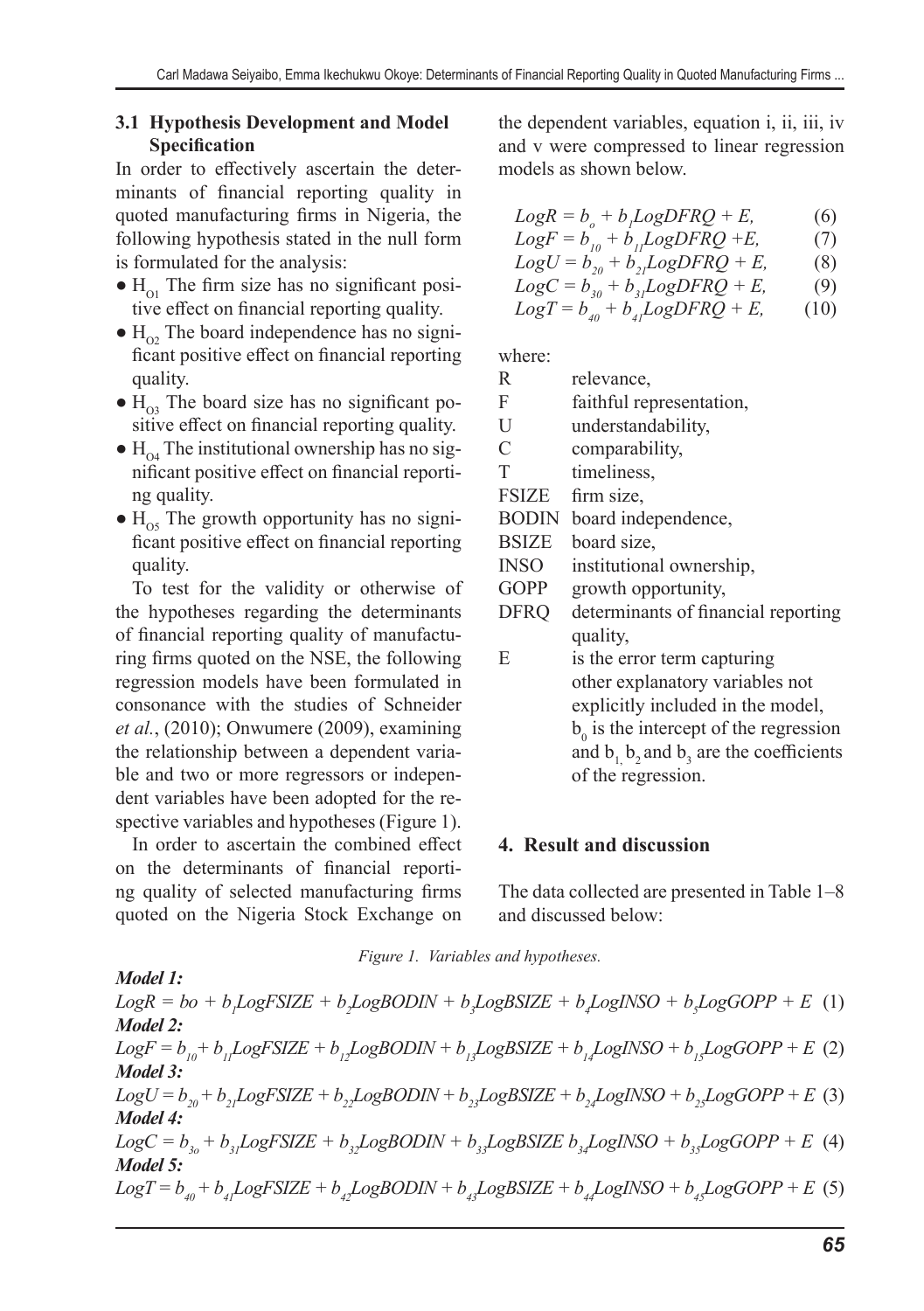Table 1 shows the descriptive statistics of the conglomerates that make up our study sample. The mean value of financial reporting quality (FRQ) of the sampled companies while the median value was 0.0422. The maximum value of BSIZE value was 17 while the minimum was 4.

The above results show that there is a negative and positive (yet weak) association between financial reporting quality and its determinants (BSIZE/FRQ = 0.1247), (INOWN/FRQ =  $-0.0594$ ) and (TOBIN Q/  $FRQ = 0.1049$ . This positive association supports the idea that the board size is

|       | <i>Lable 1. Descriptive statistics results.</i> |       |          |          |          |          |  |  |  |  |
|-------|-------------------------------------------------|-------|----------|----------|----------|----------|--|--|--|--|
| stats | frq                                             | bsize | inown    | tobing   | bodin    | fsize    |  |  |  |  |
| mean  | 3.264722                                        | 8     | .647     | .6956111 | 27.24722 | 6.865028 |  |  |  |  |
| p50   | 4.5                                             | 9     | .67      |          | 30       | 6.88     |  |  |  |  |
| max   | 232.62                                          | 17    |          |          | 55       | 8.98     |  |  |  |  |
| min   | $-188.95$                                       | 4     | $\Omega$ | 0        |          | 4.84     |  |  |  |  |
| N     | 720                                             | 720   | 720      | 720      | 720      | 720      |  |  |  |  |

*Table 1. Descriptive statistics results.*

*Source: SMF Financial Statements (2012–2017) using Strata Output – Version 13.*

|        | frq       | bsize  | inown     | tobing | bodin  | fsize  |
|--------|-----------|--------|-----------|--------|--------|--------|
| frq    | 1.0000    |        |           |        |        |        |
| bsize  | 0.1247    | 1.0000 |           |        |        |        |
| inown  | $-0.0594$ | 0.1066 | 1.0000    |        |        |        |
| tobing | 0.1049    | 0.2619 | $-0.0072$ | 1.0000 |        |        |
| bodin  | 0.0566    | 0.0734 | $-0.0007$ | 0.0699 | 1.0000 |        |
| fsize  | 0.2151    | 0.4333 | $-0.0781$ | 0.1533 | 0.1025 | 1.0000 |

*Source: SMF Financial Statements 2012–2017 using Strata Output – Version 13.*

*Table 3. Regression model.*

|        |               |            |           |     |            |        | Number of obs | $=$ | 720              |  |
|--------|---------------|------------|-----------|-----|------------|--------|---------------|-----|------------------|--|
|        | <b>Source</b> | <b>SS</b>  |           | df  | <b>MS</b>  |        | F(5, 714)     | $=$ | 8.32             |  |
|        | Model         | 14625.8947 |           | 5   | 2925.17894 |        | Prob > F      | $=$ | 0.0000           |  |
|        | Residual      | 250950.965 |           | 714 | 351.471939 |        | R-squared     | $=$ | 0.0551           |  |
|        | Total         | 265576.859 |           | 719 | 369.369763 |        | Adj R-squared | $=$ | 0.0485           |  |
|        |               |            |           |     |            |        | Root MSE      | $=$ | 18.748           |  |
|        |               |            |           |     |            |        |               |     |                  |  |
| frq    | Coef.         |            | Std. Err. |     | t          | P >  t | [95% Conf.    |     | <b>Intervall</b> |  |
| bsize  | 0.2310594     |            | 0.3233478 |     | 0.71       | 0.475  | $-0.4037668$  |     | 0.8658857        |  |
| inown  | $-5.669334$   |            | 4.3996290 |     | $-1.29$    | 0.198  | $-14.307090$  |     | 2.9684220        |  |
| tobing |               | 1.569421   | 0.8964892 |     | 1.75       | 0.080  | $-0.1906496$  |     | 3.3294910        |  |
| bodin  | 0.0567168     |            | 0.0676228 |     | 0.84       | 0.402  | $-0.0760465$  |     | 0.1894800        |  |
| fsize  |               | 4.415734   | 0.9757698 |     | 4.53       | 0.000  | 2.5000130     |     | 6.3314550        |  |
| cons   | $-28.09343$   |            | 6.9723190 |     | $-4.03$    | 0.000  | $-41.7821200$ |     | $-14.4047300$    |  |
|        |               |            |           |     |            |        |               |     |                  |  |

*Source: SMF Financial statements 2012–2017 using Strata output – Version 13.*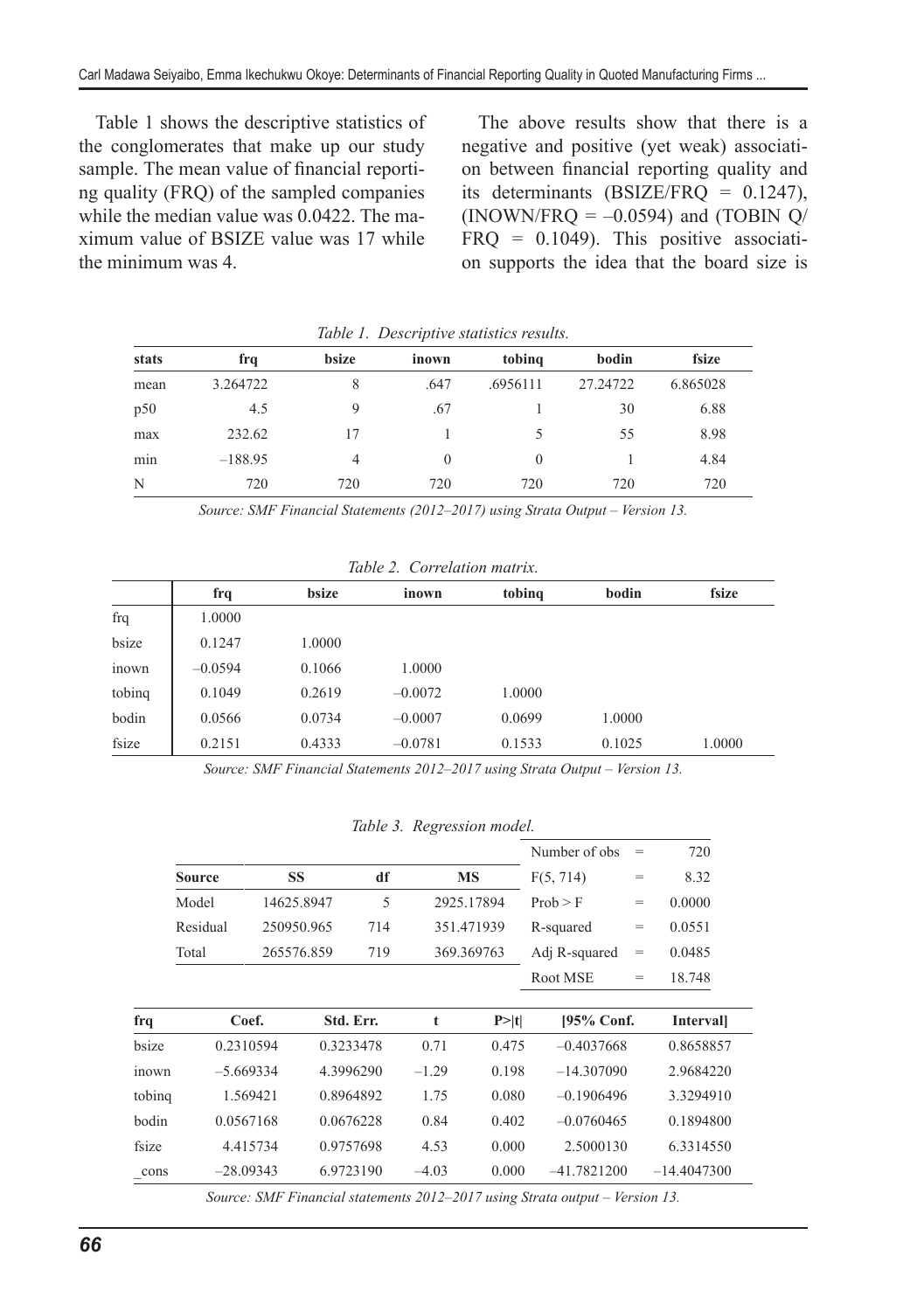weakly associated with financial reporting quality. As for the board independence (BO- $DIN/FRO = 0.0566$ , there was positive yet weak association between both variables. And in the case of the firm size (FSIZE/ FRQ=  $0.0.2151$ ), there was positive and strong association between both variables.

In Table 3, we observed from the OLS panel regression that the adjusted R-squared reached the value of 0.04, which shows that about 4% of the systematic variations in the dependent variable in the studied companies over the period of interest was jointly explained by the independent variables. The unexplained part of the dependent variable can be attributed to the exclusion of very important independent variables which can explain the dependent variable but are outside the scope of this study. In testing our hypotheses, we provide the below specific analysis for each of the independent variables using the robust regression result. In terms of the decision level, if the significance value

*Figure 2. Robust regresion.*

| <b>Variable</b> | VIF  | 1/VIF    |
|-----------------|------|----------|
| hsize           | 1.33 | 0.753240 |
| inown           | 1.26 | 0.790674 |
| tobing          | 1.08 | 0.926316 |
| hodin           | 1.03 | 0.968668 |
| fsize           | 1.01 | 0.986052 |
| Mean VIF        | 1.14 |          |

*Time variable not set, use-tsset varname ...–r(111).*

is greater than 0.05, we accept the null hypothesis. If the significance value is less than or equal to 0.05, the null hypothesis is rejected.

Breusch-Pagan/Cook-Weisberg test for heteroskedasticity:

> Ho: Constant variance Variables: fitted values of retoa  $chi2(1) = 474.86$  $Prob > chi^2 = 0.0830$

Ramsey RESET test using powers of the fitted values of retoa:

> Ho: model has no omitted variables  $F(3, 711) = 40.56$  $Prob > F = 0.5500$

It can be observed that the OLS results had heteroscedasticity problem [474.86 (0.000) \*] which was significant and which was corrected using the robust regression (Figure 2).

The results of the analysis show a mean VIF value of 1.14, which is less than the benchmark value of 10. This indicates the absence of multicolinearity, and this means no independent variable was dropped from the model (Figure 3).

The first hypothesis which states that the firm size has no positive and significant effect on financial reporting quality was tested with the support of simple ordinary least square (OLS) using Stata Version 13. Table 4 summarises the results for the firm size (FSIZE) and financial reporting quality

*Figure 3. Model.*

Huber iteration 1: maximum difference in weights = 0.95484044 Huber iteration 2: maximum difference in weights = 0.36813173 Huber iteration 3: maximum difference in weights = 0.13212380 Huber iteration 4: maximum difference in weights = 0.03509135 Biweight iteration 5: maximum difference in weights = 0.29361162 Biweight iteration 6: maximum difference in weights = 0.10690809 Biweight iteration 7: maximum difference in weights = 0.03824452 Biweight iteration 8: maximum difference in weights = 0.02579889 Biweight iteration 9: maximum difference in weights = 0.00748673

> *Source: SMF Financial Statements 2012–2017 using Strata Output – Version 13.*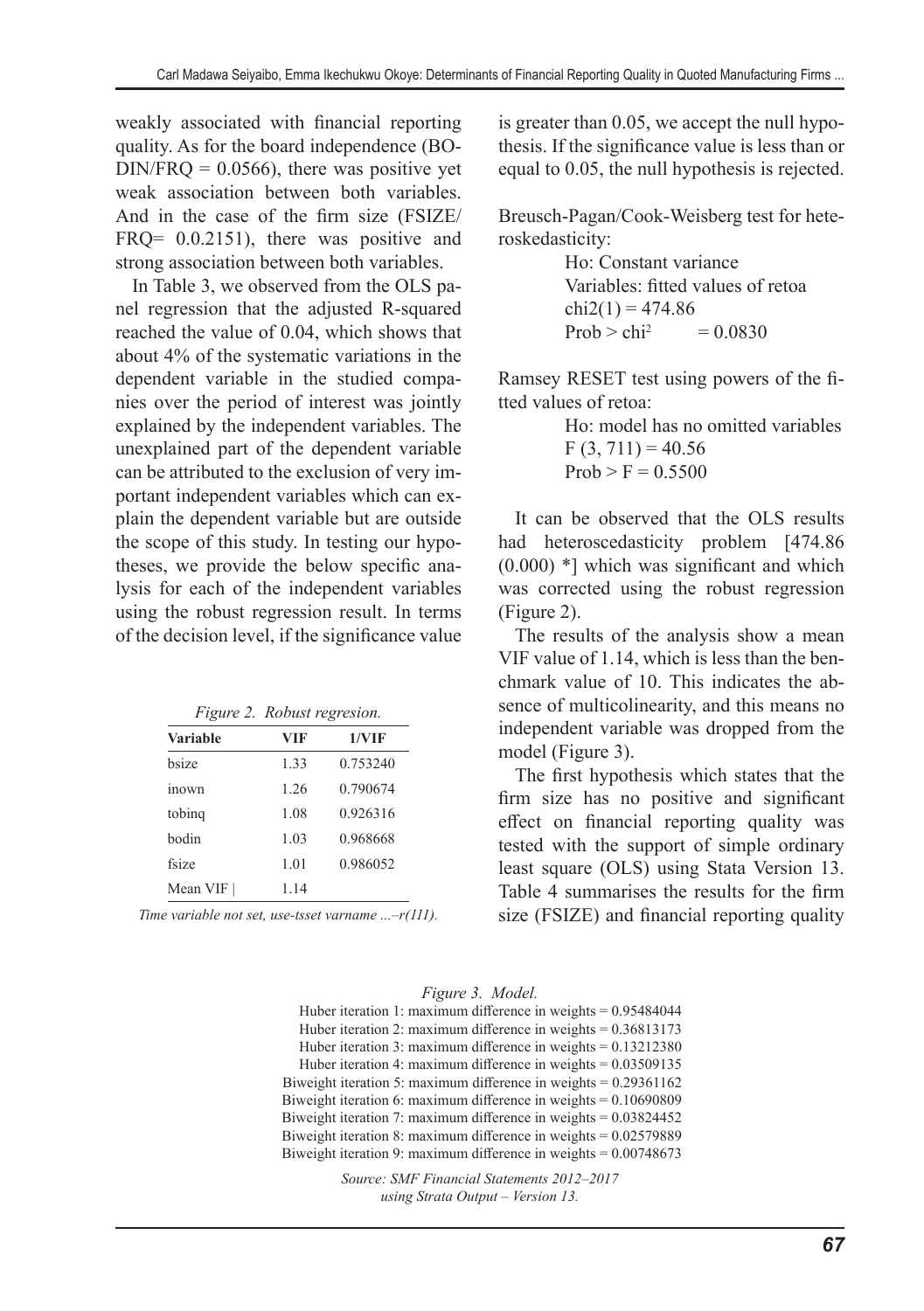|       |             |           |         |        |               | Number of $obs = 720$ |  |
|-------|-------------|-----------|---------|--------|---------------|-----------------------|--|
|       |             |           |         |        |               | $F(5, 714) = 7.53$    |  |
|       |             |           |         |        |               | $Prob > F = 0.0031$   |  |
| frq   | Coef.       | Std. Err. |         | P >  t | $195\%$ Conf. | <b>Intervall</b>      |  |
| fsize | 0.538943    | 0.3850236 | 1.40    | 0.162  | $-0.2169707$  | 1.294857              |  |
| cons  | $-4.284129$ | 2.7511680 | $-1.56$ | 0.120  | $-9.6854760$  | 1.117217              |  |

*Table 4. Summary results of the firm size effect on financial reporting quality.*

*Source: SMF Financial Statements 2012–2017 using Strata Output – Version 13.*

*Table 5. Summary results of the board independence effect on financial reporting quality.* Number of  $obs = 720$ 

|       |             |           |         |        |               | $F(5, 714) = 7.53$  |
|-------|-------------|-----------|---------|--------|---------------|---------------------|
|       |             |           |         |        |               | $Prob > F = 0.0005$ |
| frq   | Coef.       | Std. Err. |         | P >  t | $195\%$ Conf. | <i>Intervall</i>    |
| bodin | 0.020121    | 0.0266829 | 0.75    | 0.451  | $-0.0322653$  | 0.0725073           |
| cons  | $-4.284129$ | 2.7511680 | $-1.56$ | 0.120  | $-9.6854760$  | 1.1172170           |

*Source: SMF Financial Statements 2012–2017 using Strata Output – Version 13.*

*Table 6. Summary results of the board size effect on financial reporting quality.*

|       |              |           |         |        |               | Number of $obs = 720$ |  |  |
|-------|--------------|-----------|---------|--------|---------------|-----------------------|--|--|
|       |              |           |         |        |               | $F(5, 714) = 7.53$    |  |  |
|       |              |           |         |        |               | $Prob > F = 0.0000$   |  |  |
| frq   | Coef.        | Std. Err. |         | P >  t | $195\%$ Conf. | <b>Intervall</b>      |  |  |
| bsize | 0.5608134    | 0.127588  | 4.40    | 0.000  | 0.3103208     | 0.8113059             |  |  |
| cons  | $-4.2841290$ | 2.751168  | $-1.56$ | 0.120  | $-9.6854760$  | 1.1172170             |  |  |

*Source: SMF Financial Statements 2012–2017 using Strata Output – Version 13.*

(OLS Robust = .538  $(0.162)$ ); the firm size as an independent variable appears to have a positive yet insignificant impact on financial reporting quality. This therefore implies that we accept the null hypothesis; hence there is no significant relationship between the proportion of firm size and firm's financial reporting quality. This result corroborates the findings of Muhammad (2016) and contradicts the findings of Waidi, Johnson (2016); Shehu, Ahmad (2013).

In validating the second hypothesis, Table 5 shows the results for the board independence (BODIN) and financial reporting quality (OLS robust  $= .020$  (0.451)). The board Independence as an independent variable appears to have a negative and insignificant influence on financial reporting quality. This therefore suggests that we reject the null hypothesis, implying that there is a significant relationship between the proportion of independent directors on the board and firm's financial reporting quality. This result corroborates the findings of Khaled, Mo'taz (2012); but is at variance with Brammer, Pavelin (2006); Said *et al.*, (2009), who discovered no relationship.

Furthermore, validating hypothesis three results from Table 6 shows the relationship of the board size (BSIZE) and financial reporting quality (OLS Robust =  $0.560$  (0.000) \*). The board size as an independent variable measuring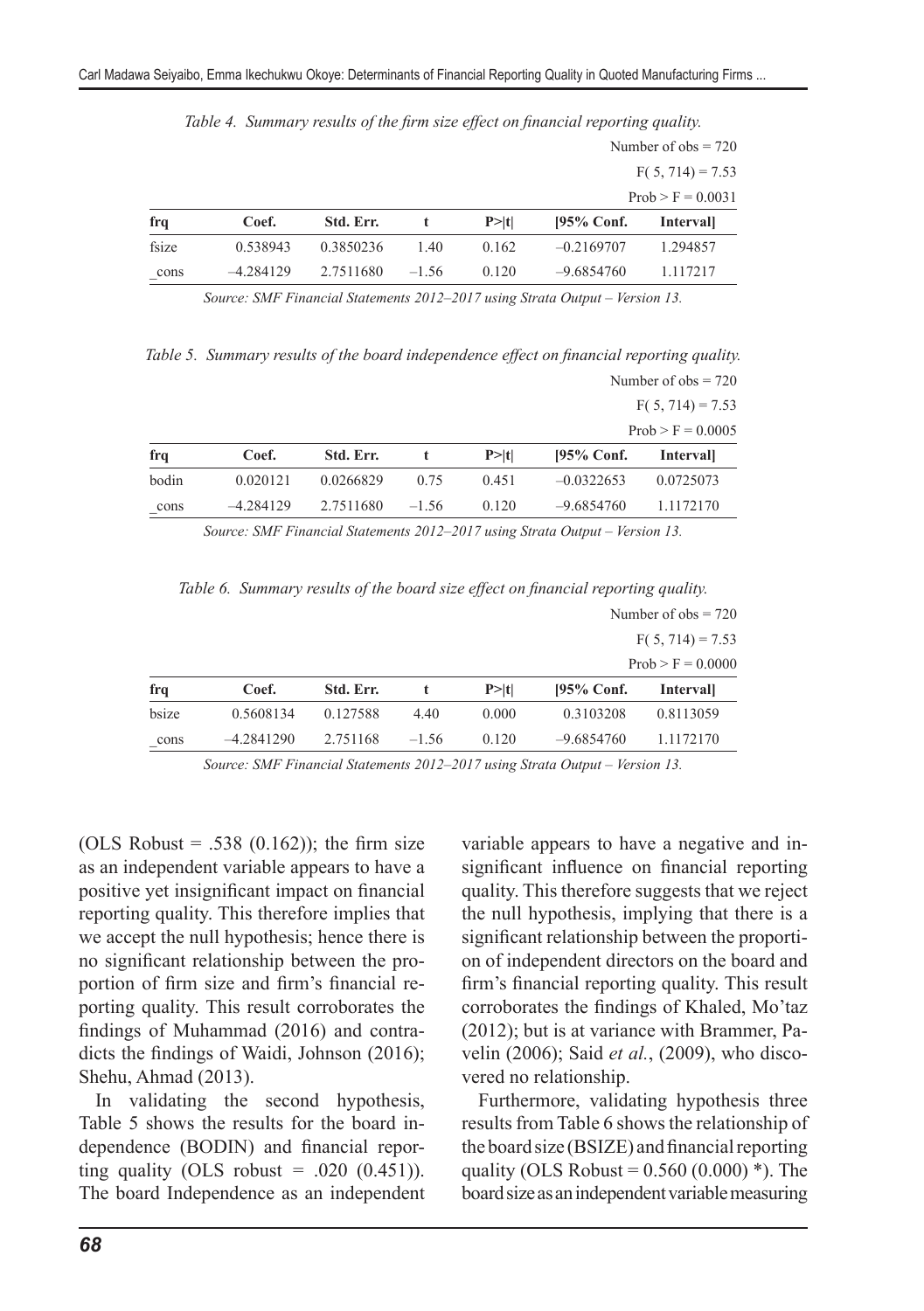determinants of financial reporting quality has a positive and significant influence on financial reporting quality at 1% level. This therefore indicates that we should accept the alternate hypothesis, implying that there is a significant positive relationship between the size of the board of directors and financial reporting quality. This result corroborates Bhattacharya, Graham (2016); Mohammadi (2014), who discovered that large companies provide superior information systems with additional information at no cost and these larger firms doing this have the incentive to show a positive effect on reporting quality. The findings however disagree with the findings of Rajan, Zingales (1998) and Hope *et al.* (2011).

Validating the fourth hypothesis, the results in Table 7 shows the relationship between the institutional ownership and financial reporting quality (OLS Robust  $= -0.765$ ) (0.659)). The results indicate that we should accept the null hypothesis, implying that there is no significant relationship between the institutional ownership and financial reporting quality. The results are in line with the findings of Adebiyi, Olowookere (2016); Diniartika, Nafasiti (2013) and contradict the findings of Waidi, Johnson (2016); Shehu, Ahmad (2013). On the contrary, Waidi, Johnson (2016) concluded that managerial ownership, institutional ownership and foreign ownership improve the financial reporting quality of listed firms in Nigeria. Managerial ownership affects the information quality of earnings positively and consequently enhances the quality and value relevance of published financial data.

Finally, in validating the fifth hypothesis, the results in Table 8 show the relationship between the growth opportunity (measured by TOBIN Q) and financial reporting quality (OLS Robust  $=$  130 (0.713)). This therefore means we should accept the null hypothesis, implying that there is no significant relationship between the growth opportunity and financial reporting quality. The finding is contrary to the empirical results of Hamidzadeh, Zeinali (2015); Babatunde, Babatude (2017), who found a negative relationship on sales growth and growth potential with its effect on financial reporting quality.

|                    |              |           |         |        |               | Number of $obs = 720$ |
|--------------------|--------------|-----------|---------|--------|---------------|-----------------------|
| $F(5, 714) = 7.53$ |              |           |         |        |               |                       |
|                    |              |           |         |        |               | $Prob > F = 0.0010$   |
| frq                | Coef.        | Std. Err. |         | P >  t | $195\%$ Conf. | <b>Intervall</b>      |
| <i>inown</i>       | $-0.7653637$ | 1.736025  | $-0.44$ | 0.659  | $-4.173688$   | 2.642960              |
| cons               | $-4.2841290$ | 2.751168  | $-1.56$ | 0.120  | $-9.685476$   | 1.117217              |

*Table 7. Summary results of the institutional ownership effect on financial reporting quality.*

*Source: SMF Financial Statements 2012–2017 using Strata Output – Version 13.*

*Table 8. Summary results of the growth opportunity effect on financial reporting quality.*

|        |             |           |         |        |               | Number of $obs = 720$ |  |
|--------|-------------|-----------|---------|--------|---------------|-----------------------|--|
|        |             |           |         |        |               | $F(5, 714) = 7.53$    |  |
|        |             |           |         |        |               | $Prob > F = 0.0021$   |  |
| frq    | Coef.       | Std. Err. |         | P >  t | $195\%$ Conf. | <b>Intervall</b>      |  |
| tobing | 0.130187    | 0.3537407 | 0.37    | 0.713  | $-0.5643092$  | 0.8246833             |  |
| cons   | $-4.284129$ | 2.7511680 | $-1.56$ | 0.120  | $-9.6854760$  | 1.1172170             |  |

*Source: SMF Financial Statements 2012–2017 using Strata Output – Version 13.*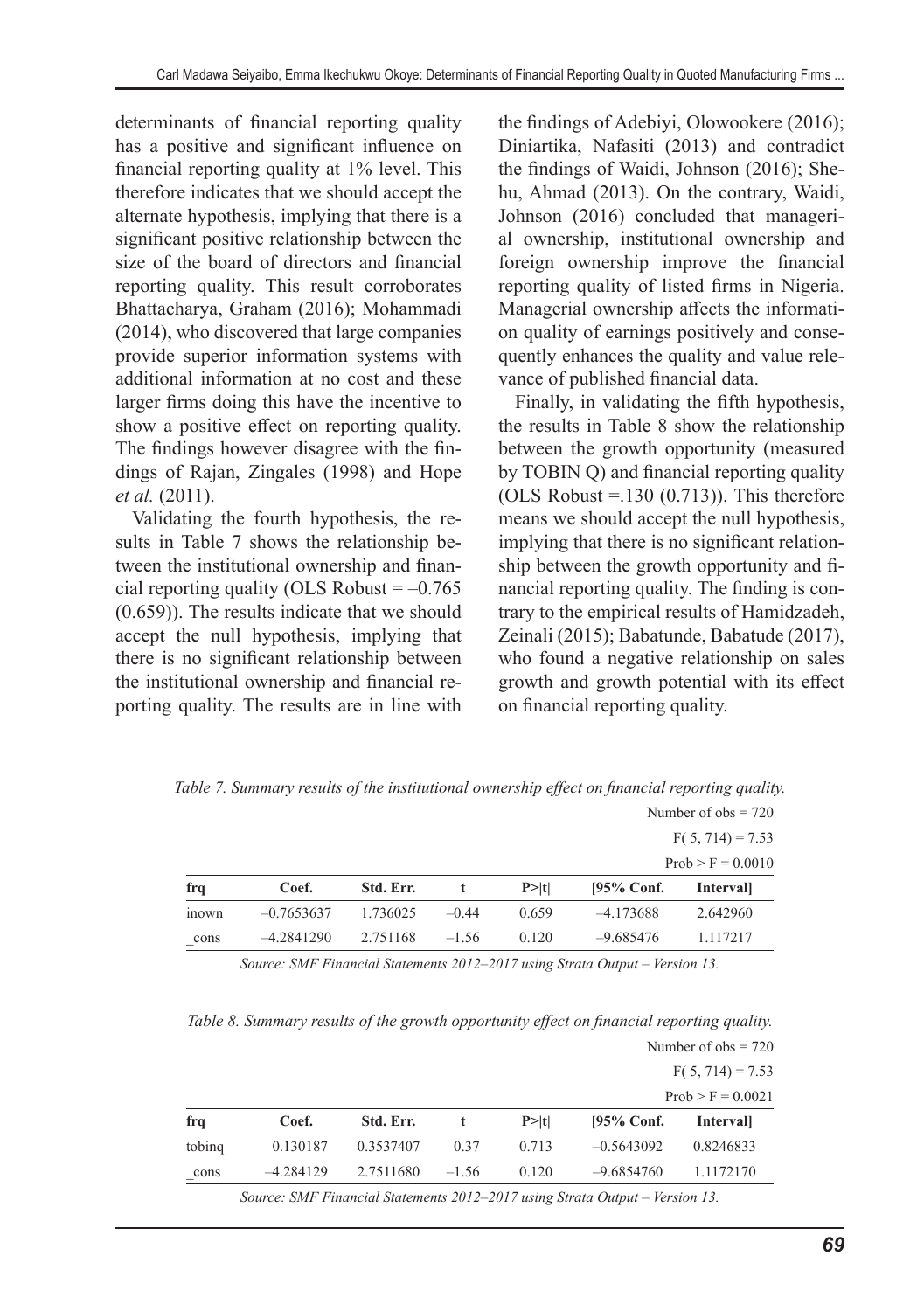## **Conclusion**

The study concludes that the board size is positively associated with the firm's financial reporting quality and that large boards are associated with better firm's financial reporting quality, possibly through closely monitored management and robust decision making. The implication is that larger boards can increase the quality of collective control and decision-making by utilizing the diversities of knowledge and expertise in the board, hence increasing financial reporting quality. Also, the study showed that the firm size, board independence, institutional ownership, and growth opportunity as the financial reporting quality indicators have no effect on financial reporting quality. These findings have implications for policy makers, researchers, managers, and investors. In general, larger boards size brings about a better financial reporting quality, as with the larger board bize, the more it accommodates virile and knowledgeable professionals and expertise in the monitoring and oversight responsibility.

## **References**

Adams, R. B., Hermalin, B. E., Weisbach, M. S. (2010). The role of boards of directors in corporate governance: a conceptual framework & survey. *Journal of Economic Literature*, 48(1), pp. 58–107. Adebiyi, W.K., Olowookere, J. K. (2016). Ownership Structure and the Quality of Financial Reporting: Evidence from Nigerian Deposit Money Banks. *International Journal of Economics, Commerce and Management*, 4(1), pp. 541–552.

Affan, M., Rosidi, Purwanti, L. (2017). The Effect of Ownership Structure on the Quality of Financial Reporting of Manufacturing Companies Listed in the IDX during the Period of 2013–2015. *Imperial Journal of Interdisciplinary Research,* 3(7), pp. 165–174.

Al Daoud, K. A., Ku Ismail, K N. I., Lode, N. S. (2015). The Impact of Internal Corporate Governance on the Timeliness of Financial Reports of Jordanian Firms: Evidence using Audit and Management Report Lags. *Mediterranean Journal of Social Sciences,* [S.l.], 6(1), 430 pp.

Anderson, R. C., Mansi, S., Reeb, D. M. (2004). Board characteristics, accounting report integrity, and the cost of debt. *Journal of Accounting & Economics (JAE)*, 37(3), pp. 315–342.

Atu, O. O. K., Atu, F. A., Enegbe, O. P., Atu, E.C. (2016). Determinants of earnings management in Nigerian quoted companies. *Igbinedion University*  *Journal of Accounting,* (1), pp. 118–133.

Babatunde, J. A., Babatunde, A. A. (2017). Corporate Governance and Financial Reporting Quality in Nigeria. *International Journal of Information Research and Review,* 4(2), pp. 3749–3753.

Baxter, P. J. (2007). *Audit Committees and Financial Reporting Quality*. A Dissertation submitted to University of Southern Queensland for the award of Doctor of Philosophy.

Beaver, H. (2002). Perspectives on recent capital research. *The Accounting Review*, 77(2), pp. 453– 474.

Beest, F., Braam, G., Boelens, S. (2009). *Quality of Financial Reporting: Measuring qualitative characteristics*, NICE.

Bhattacharya, P. S., Graham, M. (2016). Institutional Ownership and Firm Performance: Evidence from Finland. *Journal of Accounting and Economics*, 21(7), pp. 1–26.

Brammer, S., Pavelin, S. (2006). Voluntary environmental disclosures by large UK companies. *Journal of Business Finance and Accounting,* 33(7), pp. 1168–1198.

Callao, S., Jarne, J. I., Laínez, J. A. (2007). Adoption of IFRS in Spain: effect on the comparability and relevance of financial reporting. *Journal of International Accounting, Auditing and Taxation*, 16(2), pp. 148–178.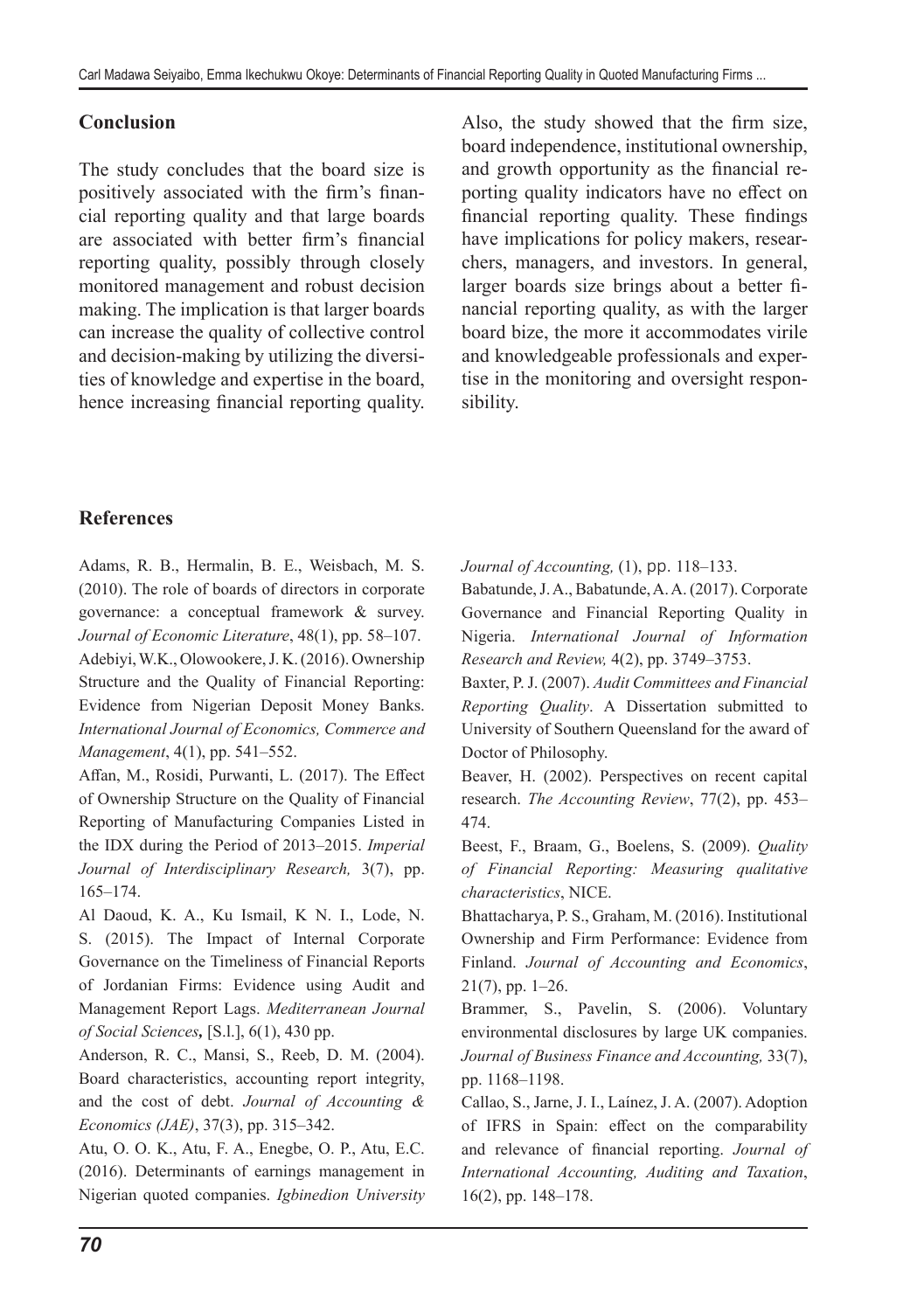Coad, A. (2009). *The Growth of Firms: A Survey of Theories and Empirical Evidence Northampton*, MA: Edward Elgar.

Coase, R. H. (1937). The Nature of the Firm. *Economica, New Series,* 4(16), pp. 386–405.

Cornett, M., A., Marcus, A., Saunders, A., Tehranian, H. (2005). *The Impact of Institutional Ownership on Corporate Operating Performance*. New York University working paper.

Daske, H., Gebhardt, G. (2006). International financial reporting standards and expert's perceptions of disclosure quality. *Abacus,* 42(3–4), pp. 461–498.

Dechow, P., Dichev, I., (2002). The quality of accruals and earnings: the role of accrual estimation errors. *The Accounting Review,* 77 (Supplement), pp. 35–59.

Delmar, F. (1997). Measuring growth: Methodological considerations and empirical results. In Reynolds, P. D., Bygrave, W. D. Manigart, S., Mason, C., Meyer, G. D., Sapienza, H. J., Shaver, K. G. (Eds.). *Frontiers of Entrepreneurship Research,* 1997, 19, pp. 90–104.

Diniartika, M., Nafasati, F. P. (2013). Analisis Pengaruh Struktur Kepemilikan, Praktik Corporate Governance, dan Kompensasi Bonus Terhadap Manajemen Laba pada Perusahaan Manufaktur Yang Terdaftas Di BEI. *Sistem Informasi Jurnal Ilmiah USM*, 11(4), pp. 29–40.

Gajevszky, A. (2015). Assessing financial Reporting Quality: Evidence from Romania. *Audit Financiar,* 8(4), pp. 1583–5812.

Geroski, P. A. (1995). What do we know about entry. *International Journal of Industrial Organization*, 13, pp. 421–440.

Gillan, S. L. (2006). Recent developments in corporate governance: an overview. *Journal of Corporate Finance*, *12*(3), pp. 381–402.

Hamidzadeh, H., Zeinali, M. (2015). The Sales Growth and Growth Potential Effect on Financial Reporting Quality at Listed Companies in Tehran Stock Exchange. *Arabian Journal of Business and Management Review,* 4(7), pp. 115–120.

Holthausen R. W., Watts R. L. (2001). The relevance of value relevance literature for financial accounting standard setting. *Journal of Accounting and Economics*, 38(1–3), pp. 117–128.

Hope, O., Thomas, W., Vyas, D. (2011). *Financial Reporting Quality in U.S. Private Firms*.

Jensen, M. C. (1993). The modern industrial revolution, exit and the failure of internal control systems. *Journal of Finance*, *48*(3), pp. 831–880.

Jonas, G., Blanchet, J. (2000). Assessing quality of financial reporting. *Accounting Horizons*, 14(3), pp. 353–363.

Khaled, E. A., Mo'taz A. A. (2012). The Impact of Good Corporate Governance Practices on Financial Reporting Quality: Empirical Evidence from Jordanian Listed Companies. *Corporate Ownership and Control, 9*(*4–*1), pp. 178–186. DOI:10.22495/ cocv9i4c1art4.

Klai, N., Omri, A. (2011). Corporate Governance and Financial Reporting Quality: The Case of Tunisian firms, *International Business Research*, 4(1), pp. 145–163.

Klein, B., Crawford. G., Alchian, A. A. (1978). Vertical Integration, Appropriable Rents, and the Competitive Contracting Process. *Journal of Law and Economics,* 21(2), pp. 297–326.

Lee, Y. W., Strong, D. M., Kahn, B. K., Wang, R. Y. (2002). AIMQ: a methodology for information quality assessment. *Information and Management*, 40, pp. 133–146.

Maug, E. (1998). Large Shareholders as Monitors: Is there a trade-off between liquidity and control. *Journal of Finance,* 53, pp. 65–98.

McDaniel, L., Martin, R., Maines, L. (2002). Evaluating financial reporting quality: The effects of financial expertise vs. financial literacy. *The Accounting Review*, 77, pp. 139–167.

Mohammadi, S. M. (2014). The Relationship between Financial Reporting Quality and Investment Efficiency in Tehran Stock Exchange. *International Journal of Academic Research in Business and Social Sciences,* 4(6), pp. 104–113.

Muhammad, T. (2016). Firm Structural Characteristics and Financial Reporting Quality of Listed Deposit Money Banks in Nigeria. *International Business Research,* 9(1), pp. 106–122. Nelson, R. R., Winter, S. G. (1982). *An evolutionary theory of economic change*. Cambridge, MA: Belknap Press of Harvard University Press.

Nwaobia, A. N., Kwarbai, J. D., Jayeoba, O. O., Ajbade, A. T. (2016). Financial Quality on Investors'